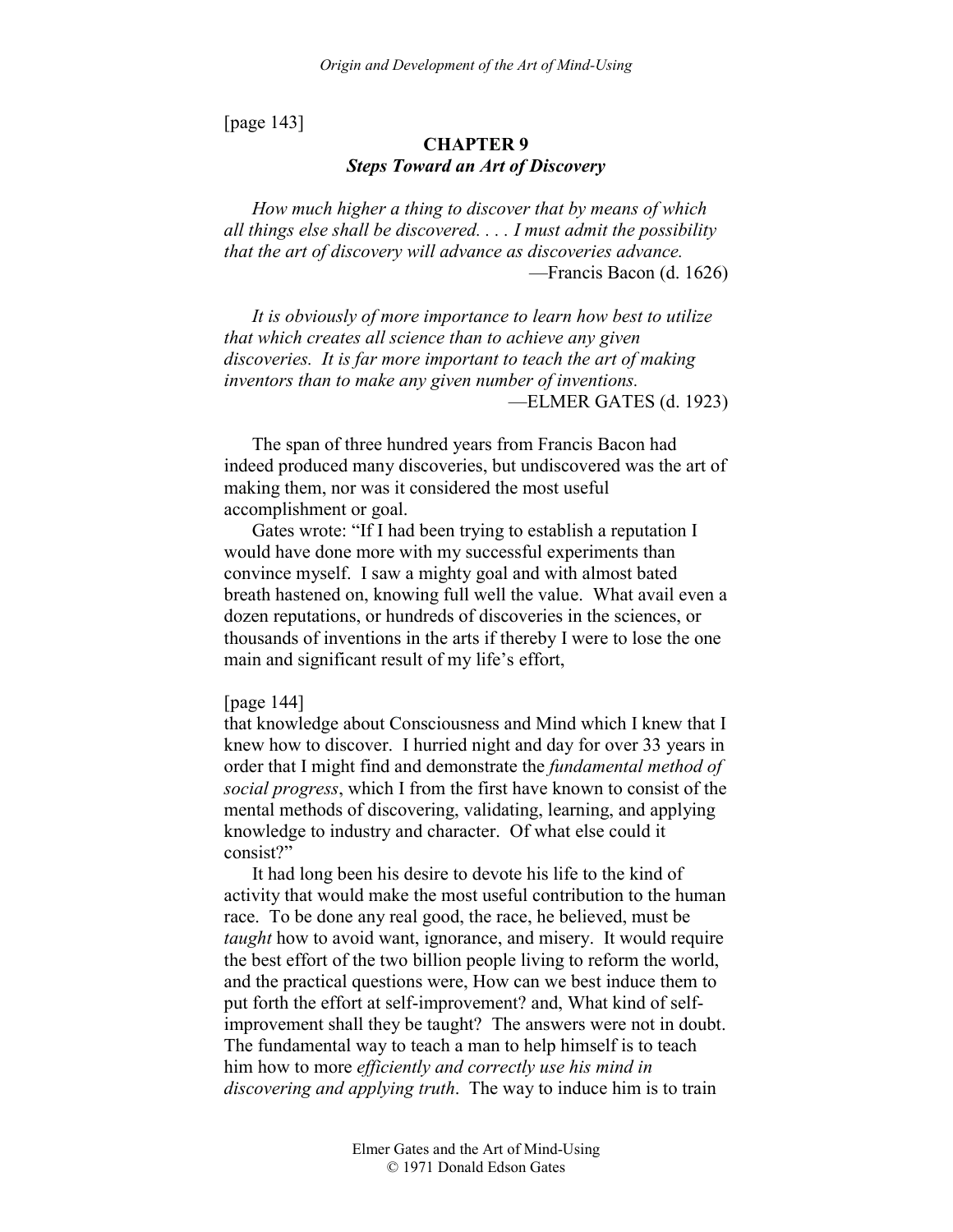him into an acquaintance with his mind so as to understand it both subjectively and objectively.

Because Gates realized this, his motto became: "Get more mind and learn how best to use it in discovering and applying truth to the betterment of life and its environment." His confidence in the art of mentation was based not only on its performance but on what the method was destined to accomplish: "It rationalizes, systematizes, and vastly extends that method; it does more—it improves, extends, and accelerates the mental capacity by which this method, or any method, must be applied; and it reduces to a scientific art the process of discovery itself. Moreover this art contains within itself the method by which it will perpetually be improved." So he considered his maturing Mind Art.

Throughout the later stages of his previous researches he had frequently and forcibly observed that fatigue prevented certain results, Numerous

#### [page 145]

experiments proved, for example, that doing mental work at a temperature that would allow the least loss of heat from the body conserved energy; that a poorly masticated meal wasted energy in digestion; that all noticed or unnoticed sensory disturbances lowered the fund of energy; that every unpleasant emotion took energy to maintain; and that every emotion or feeling that did not directly contribute to the daily work was a loss of available energy, as was every muscular movement and conscious state not needed. "Aghast" at the realization that on the average fully 90 percent of his available vital energy was wasted, Gates sought methods to conserve it. His conclusion from many studies was that the first condition of efficient, normal, and vivid mental activity, especially of the higher functions, is *available surplus vital energy*; and especially that the body and mind be so trained as to have an augmented capacity for quickly *generating superabundant energy*.whereas originative work was more frequent and of a higher order with a plentiful supply of vital energy.

As noted, this required an environment that had been selected and regulated to promote and not hinder mental activity, and the inhibition and dropping by quiescence-habits of useless movements and mental activities. More especially, it required a regularly active life that led to the *daily generation* of sufficient energy for the *maximum needs* of that day. Most important, the body must be trained to create just a little more daily energy than was required for the largest amount of work ever done in a day. On days when less was done, nearly all the surplus should be used in sportive exercise or amusements to maintain the habit of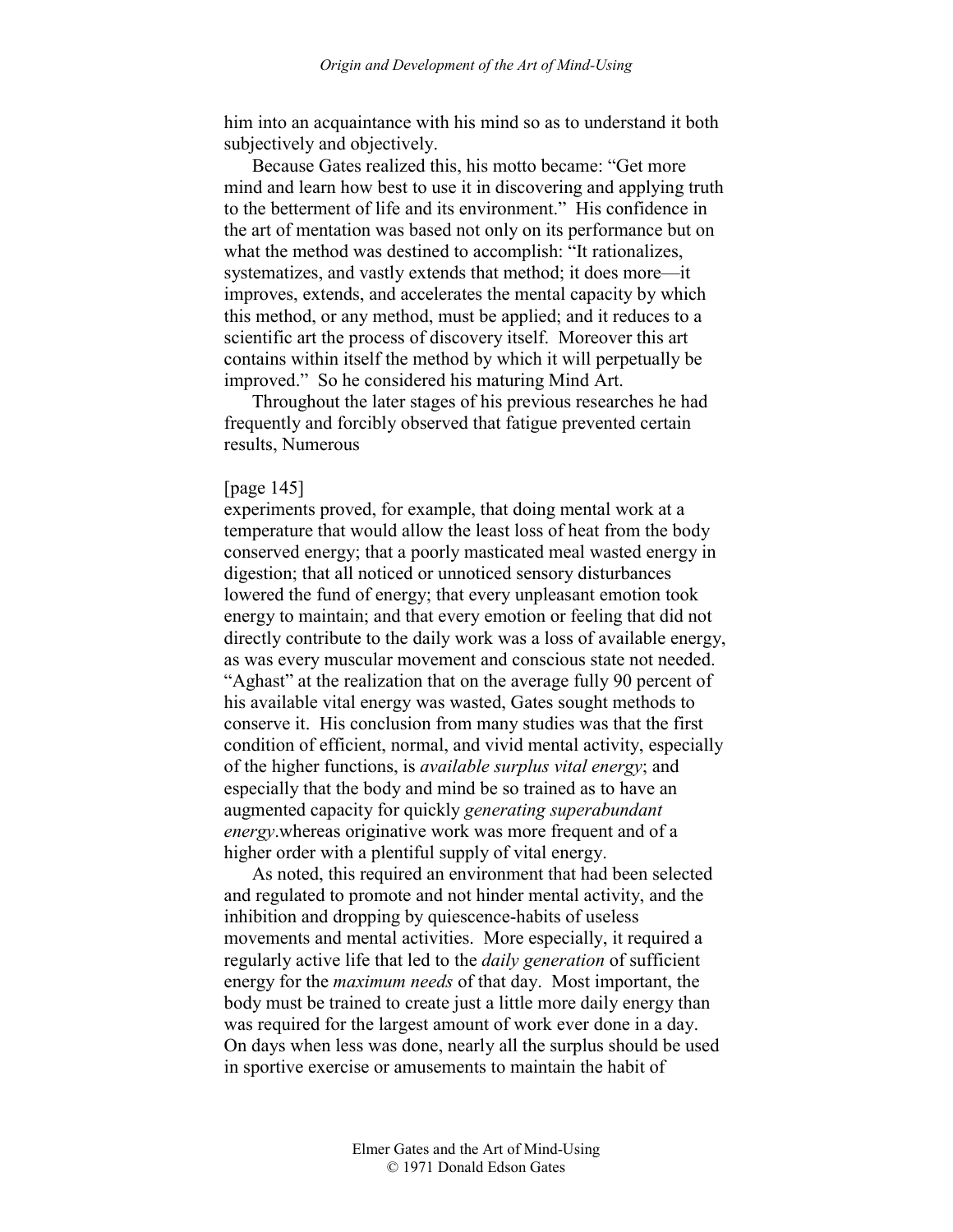creating the daily maximum. Its attainment had to be gradual to avoid strain.

A strain was harmful, requiring a long recovery time, and involving disabled muscles or paresis. It predisposed to further strain, and established a limit that was passed with difficulty and danger unless guarded by scientific methods. Prolonged overwork and severe strain could result in permanent decrease in efficiency. To avoid strains there was the infallible guide of fatigue.

Fatigue is always a psychologic signal of physiologic distress foreboding danger to tissues and functions. Any activity actually

## [page 146]

fatigued should be rested to full recuperation, then gradually put to work again. Introspection of work of various kinds carried to prodromatic fatigue enabled Gates to detect its prodromata and stop further work before actual fatigue was felt, for then the damage had begun.

A certain degree of tired feeling at the end of the day was the normal condition; but "tired" means only strong prodromata of fatigue. The sleepy feeling was different. Sleep is not only for getting rid of this tired feeling but for recuperating. During sleep the metabolic processes eliminate waste and repair wasted tissue until midnight or about 2 A.M., and then the constructive metabolism of further growth begins. If one retired too late or too tired, then the recuperative metabolism might not be completed before morning and retrogression might take place; that kind of subconscious growth which takes place between periods of practice would be prevented.

The proper regulation of sleep was essential to the conservation and production of vital energy, and the sleep should not be disturbed by dreams. Always on days following a dream-disturbed sleep Gates found his fatigue point lower and mental work diminished in amount and quality. In further studies he found that persons of the same race, age, and sex required amounts of sleep that varied with the kind and amount of work done during the day, the muscular tensions and mental strains consciously or subconsciously maintained, the time of retiring and rising, and the kind and amount of subjective or objective disturbances during sleep. As a rule he found it well to retire early, soon after sundown, and arise and go to work as soon as awakening in the morning.

With the application of these principles and his improved techniques, Gates discovered "re-functional training" the continual re-functioning of the psychotaxic data of a science was *training* the corresponding intellective processes to a higher efficiency. When well rested, well nourished, and well slept, to have superabundant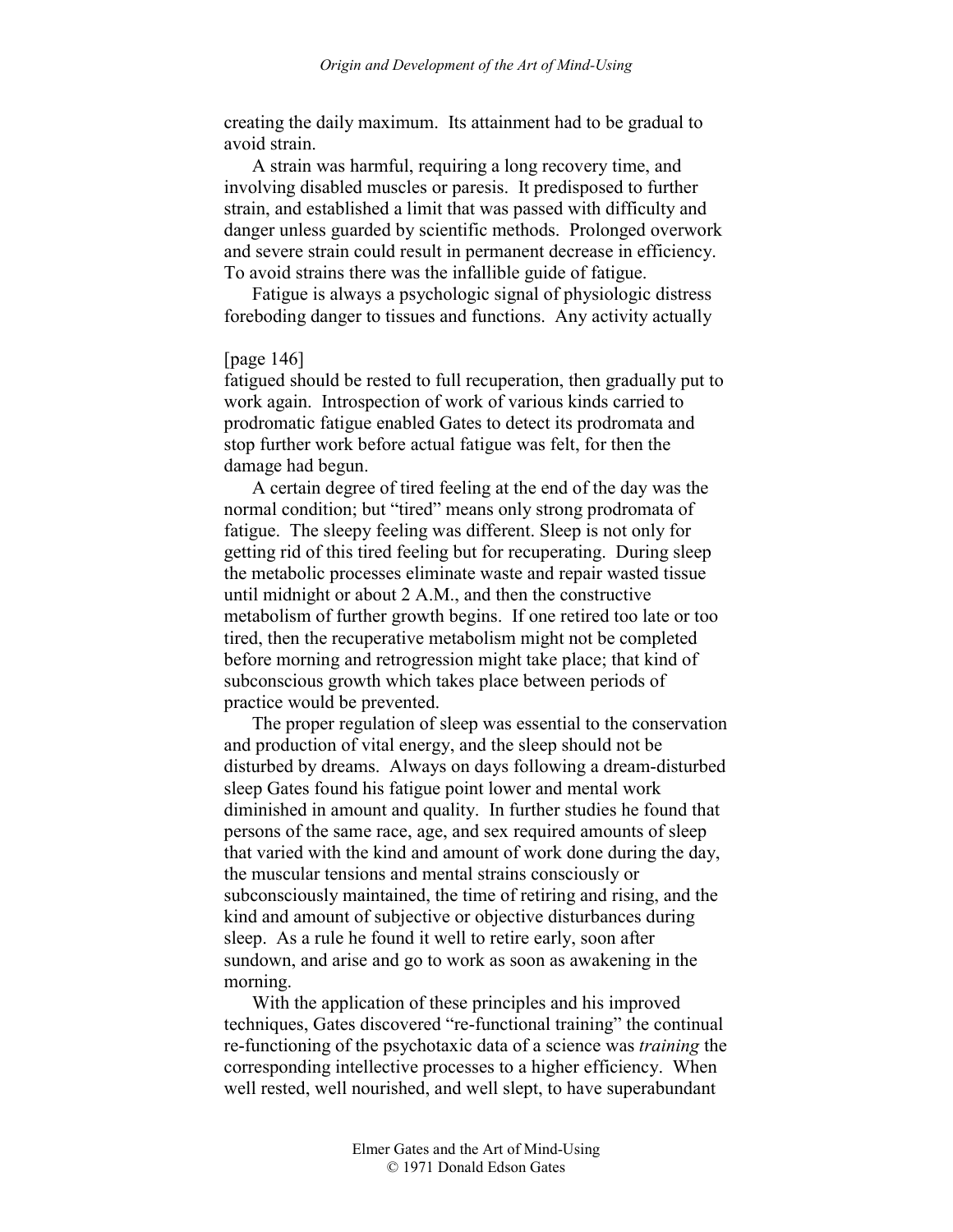energy, at the same time every day, he refunctioned the sensory states relating to the phenomena of a

### [page 147]

scientific domain (re-imaging the images), systematically going through his synopsis or list from first to last, and introspecting every step. This gave his mind extraordinary and hitherto unknown skill, constituting a sensory training, or an *art of sensating* and *an art of imaging*. Likewise he re-conceptuated the concepts and re-ideated the ideas, introspecting every step, which gave an *art of conceptuating* and an *art of ideating*. In the same manner he formulated an *art of thinking* (of the several degrees of generalization), giving more power and skill in the processes of thought, especially *originative* thinking. Finally he re-functioned the introspects to get increased introspective powers and skill, setting the whole conatus to work, giving an *art of introspective training and functioning*.

This practice gave not only a new dispensation of knowledge about the mind but a new kind and degree of intellectuating skill and efficiency, amounting to a higher power in intellection. This was a real *art of intellectuating* (which he named noeturgics), a structural development and functional training of the very acts and processes by which the intellect knows and discovers. It was in striking contrast to all mental "disciplines," he pointed out, but embodied the good in all. By this training the mental states became more vivid, much more clearly minted and complete, while the processes of states acquired much greater celerity and efficiency.

Not only did this procedure strengthen and promote the speed of the intellective process, but perhaps even more important, it taught how to use the intellective processes separately and *independently* of each other or all others—how to image without conceptuating or ideating, to conceptuate without imaging or ideating, to ideate without conceptuating or imaging, and to think without at the same time doing any of the lower intellective processes. Thus, he observed, for the first time in the history of education it became possible, by means of this training, to use the intellective processes separately. So far as he knew, such a use had never even been "dreamed of."

His next important step was the discovery of "mentative

## [page 148]

dominancies." When the psychotaxic data of a science had been enregistered in his mind, he had acquired a special kind of mental content, and if larger than any other group of data in his mind and of greater interest, it might be said to be a dominant group. When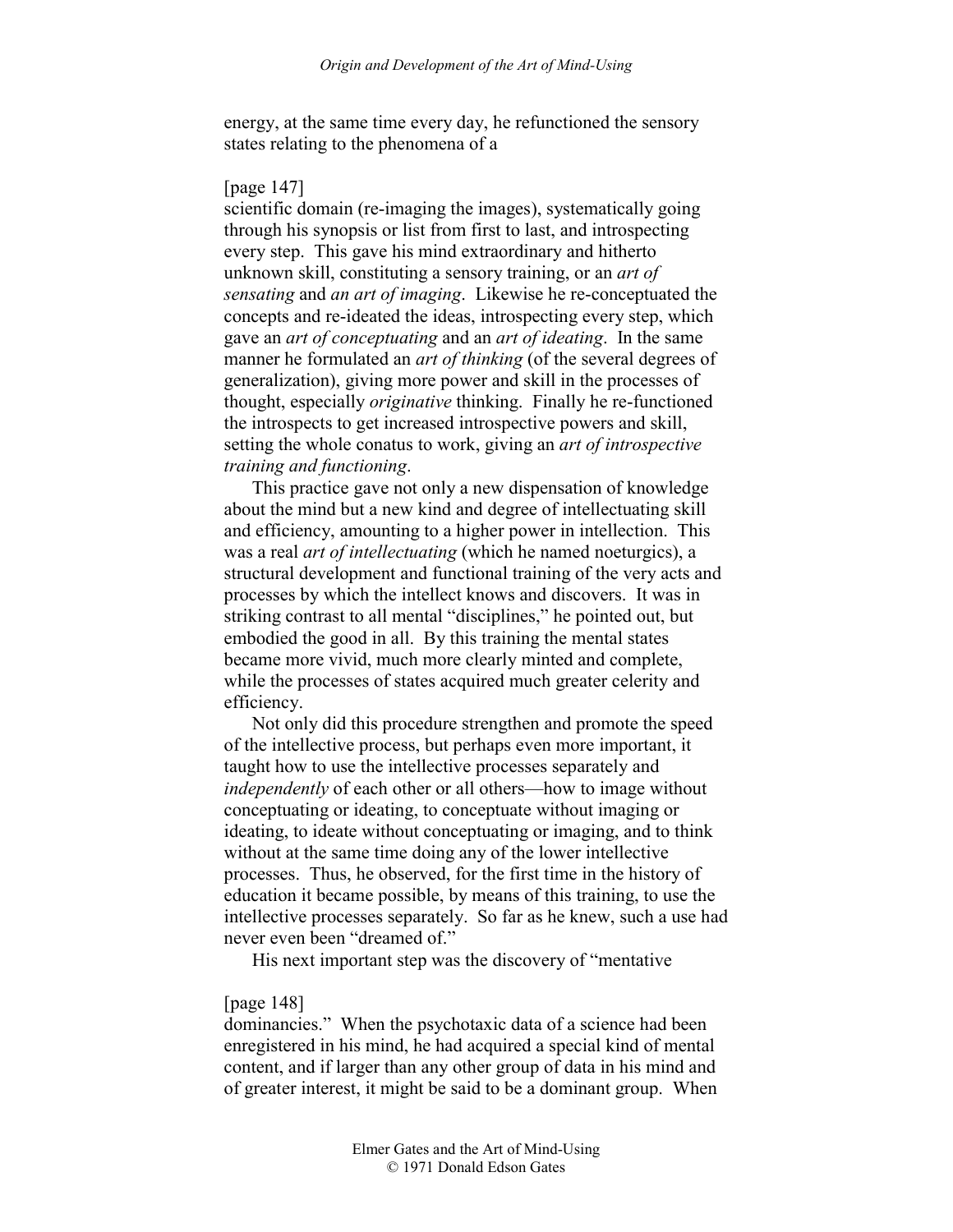by quiescence, refunctioning, dirigation, and their corresponding techniques of introspection he began to get the data functionally dominant, he was creating a *mentative dominancy*. Furthermore, when introspected, this group of data became still more dominant in his attention. This dominancy exercised a functional influence over all other parts of his brain, and that subject was dominant over all others. There was produced an unusual degree of originality for him, and an increased productiveness and augmented ability in that line of knowledge and skill. He noted with amazement and delight that this practice created in him the conditions and capacities of genius within that domain. He saw he had discovered not only a new and superior way to carry on a scientific investigation and do creative and inventive work but the way to create a genius. The genius-capacities thus created would be healthy, natural, normal, and not one-sided. As soon as the mind thus yielded its fruitage on any subject, it should not be forced to try for more along that line, as is almost invariably done, but its activities should be shifted to another subject, thus creating a genius-dominancy of another kind and allowing the former one to subside.

Further studies of dominancies gave a clear understanding of the relations of their various kinds, such as intellective, emotive, and subconscious; when they should be used separately, cooperatively, or successively. This clear knowledge of the relation of functional dominancies was of utmost importance to the Mind Art.

The main results so far in his lifework Elmer Gates summarized as follows:

A New Method of Studying and Validating Judgments Judgment Training Leadings and Insights Regarding the Mind

[page 149]

**Ouiescence** The New Introspection Physiologic and Psychologic Rest Mentative Periodicities Bodily and Environmental Influence on Mentation Periodicity and Prognosis Re-functioning The Newer Introspection Total Mental Content Psychotaxis **Dirigation** The Newest Introspection Surplus Vital Energy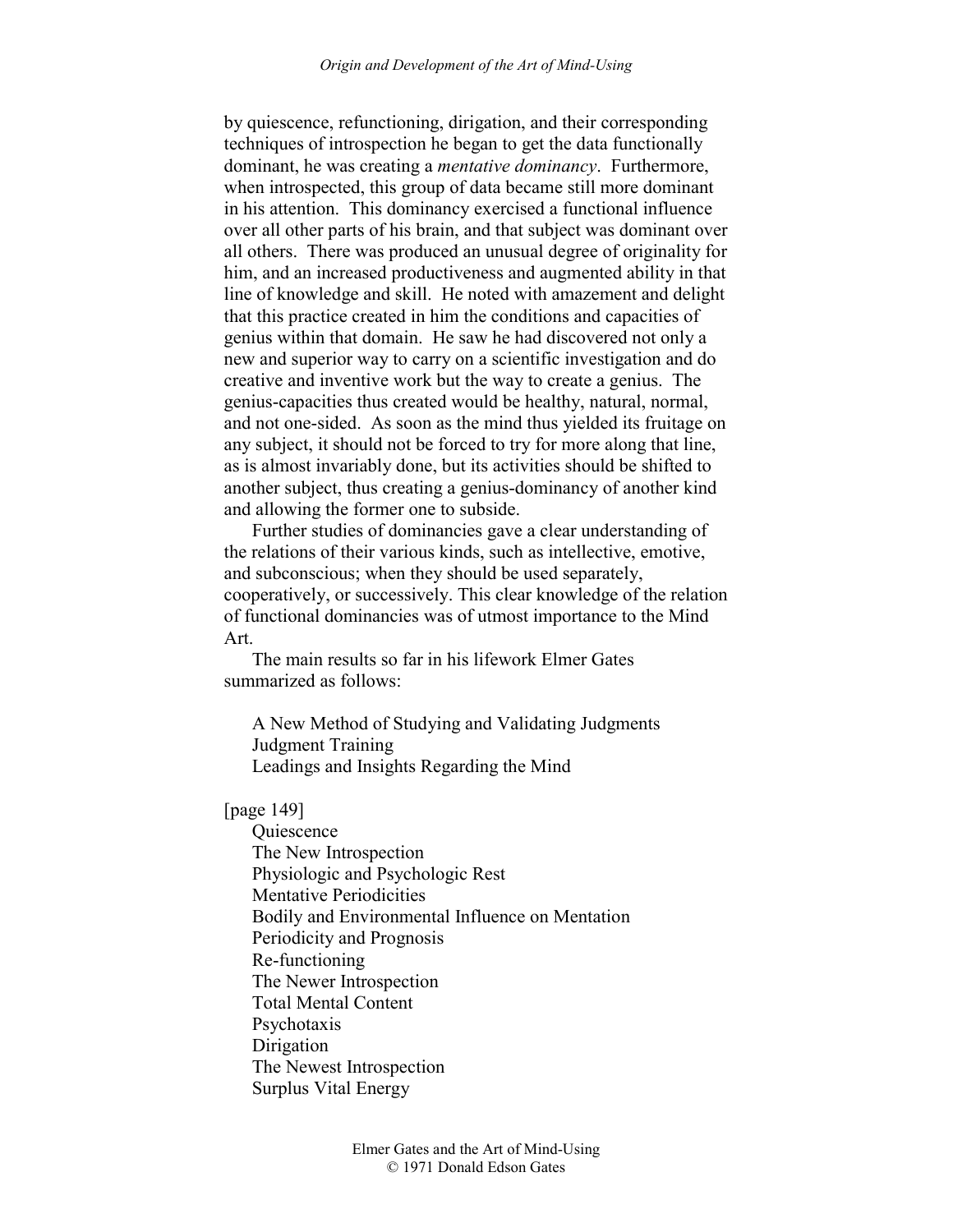Re-functional Training (Art of Intellectuating) Mentative Dominancies Discovery of the Nature and Modus Operandi of Genius

These discoveries were almost instinctively combined in his practice, constituting a synthesis of methods of mind-using relating especially to the *art of discovery* by which the originality of the mind was promoted and efficiently directed, and a greater amount of creative work done than otherwise. So far as then developed he described it as an art of cerebrating, of intellectuating, of introspecting, and of handling data to achieve a greater number of new ideas that would prove true than would otherwise occur to his mind. He practiced this art "assiduously," and rapidly made other discoveries tending toward its improvement.

These researches were devoted to a study of mental processes and the art of using them. The result was far more than could have been anticipated, the achievement being due more to method than to ability. When results were carefully coordinated, he found he had really formulated a scientific system of arts for using the mind and that this mentative art *was* scientific method. He began to realize that all successfully adapted mentation according to guidance of knowledge, instead of the not-knowledge of the past, is scientific method. Applying it to the mind and

### [page 150]

consciousness was his career, and he had been applying scientific method to its own improvement.

 "I knew with serene and exalted conviction and with overwhelming impulse-to-do," Gates wrote, "that I had at last found myself and my lifework. I had to rest a few weeks to take it all in and accustom myself to a wonderful terminus of my researches; a terminus which is but a source of endless new beginnings. I need not dilate and explain, words are useless. Life has afforded me many happy hours, but only one that was more exalting and intense than when I first fully understood that there had been created and evolved a practical art of more skillfully and efficiently using the mind and utilizing Consciousness by *scientific method embodied and incarnate*."

He applied the Mind Art to invention and discovery in different domains to study mentative methods. He found after a time that the brain would cease to produce new results; then he would take up some other class of ideas, allowing the former functionings to rest and ripen more fruit. This alternation of subject cured unbalanced dominancies and one-sidedness; this systematic functioning of all brain centers in turn he later found to be the cure for brain fatigue and the evil effects of lopsidedness in genius, monomanias, and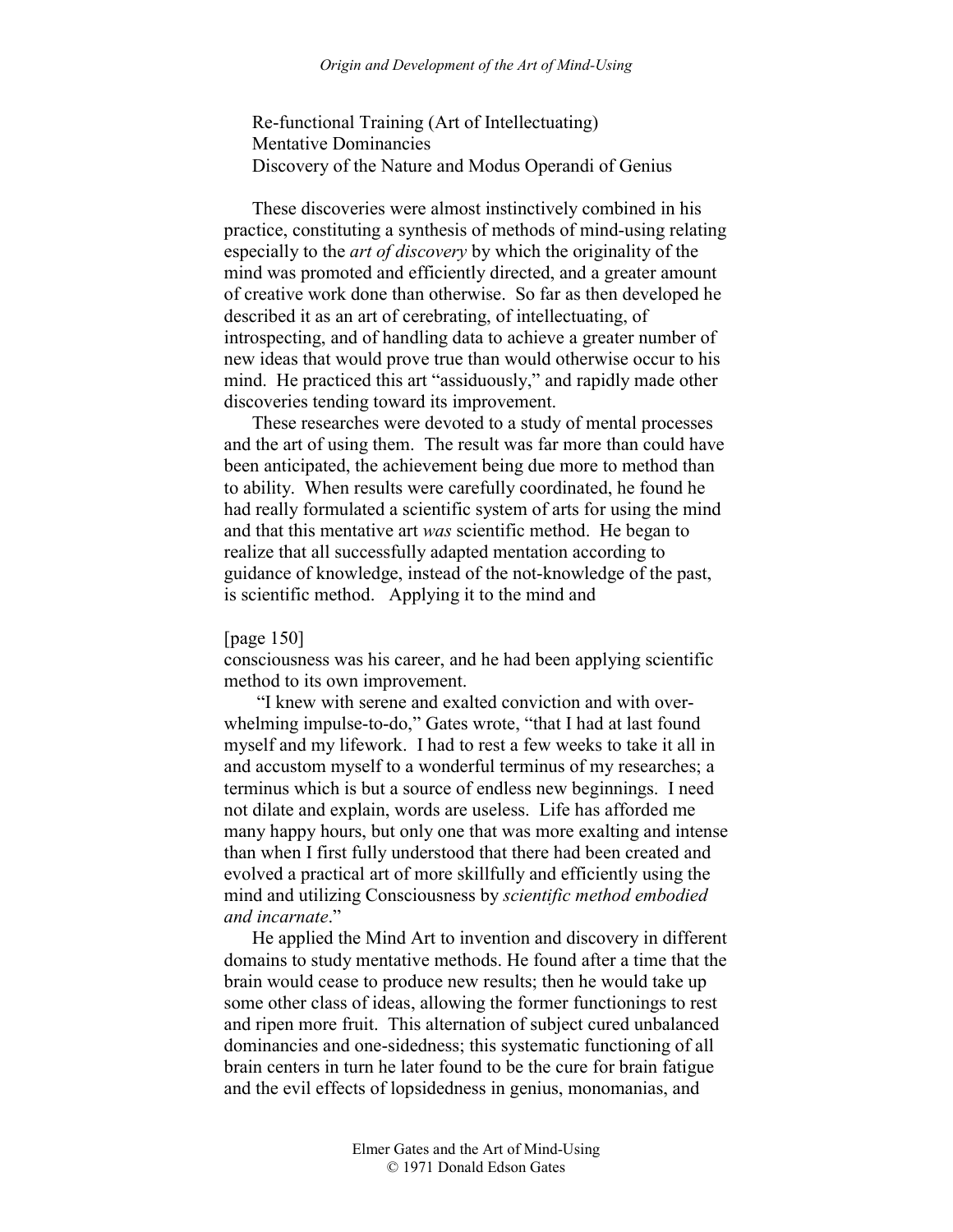such abnormalities. The ideal mental development is an equable one, achieved by acquiring an approximately equal amount of psychotaxic data from each of the six great groups of sciences. Then a *rotation* of mental crops is possible, and the pathological condition resulting from overwork is obviated.

He described some of the first steps of method—the first "Level"—by the following example: In applying this mentative art to discovery in a particular science, such as acoustics, he found it essential first to re-acquire the intellective data inductively, and several times to re-functionate the memories and mind-activities relating to the subject. To do this most effectively he considered that a complete "laboratory-museum" of that science was required. In its absence he visited shops, museums, and laboratories so that by systematic observation and experiment

## [page 151]

he could, so far as possible, repeat the sensations, images, concepts, and ideas of that science to place its actual knowledge vividly in mind, without admixture of theories, speculations, and hypotheses. He found that the latter could not be elements in the intellective diagram, as they would vitiate the whole superstructure. To acquire the science, he emphasized, it was necessary to be inductively shown in classific groups every object and phenomenon of that science, then by Mind Art methods get correct images, concepts, an ideas systematically to create psychotaxic brain-structures. This caused that part of the universe represented by that science to be, as he said, anatomically, physiologically, and psychologically active in his brain. With his eleven (more or less) sensory capacities he examined every possible object and phenomenon of acoustics to get correct images of objects, correct concepts of groups of objects, and true ideas of their interactions and relations, taking nothing on authority, rejecting all theories and hypotheses, and re-functioning his memories of actual facts only. These data were psychologically classified into sensory, imagive, conceptual, ideative, and so on.

At first he, for several months, re-sensated all the sensations, exercising them just at the point of their least discriminable capacities, thus training the attention and developing a smaller justnoticeable-difference, making the senses more vivid, accurate, and sensitive. In like manner, an hour or two daily for several months he spent re-imaging the images (recollecting or bringing into memory the images of an object), from the beginning to end of the list-re-visualizing them, re-audializing them, re-tangializing them, and so on with all the other senses. This practice made the corresponding parts of the brain functionally active, sending more blood, increasing metabolism and elimination, augmenting their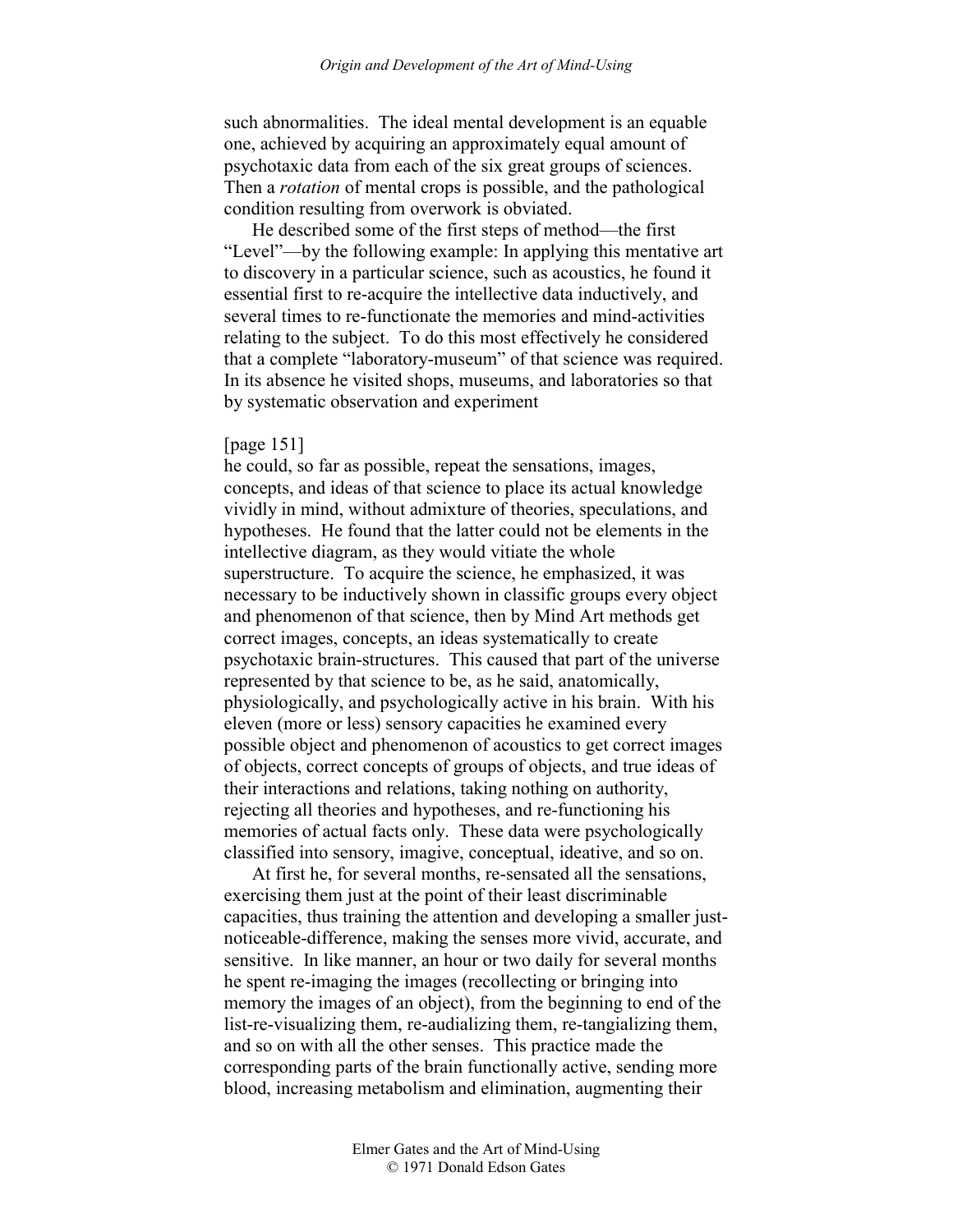growth and functional capacities, causing (after several weeks of continuous practice) the digestive and respiratory systems through corresponding appetites and hungers to supply the blood with the kind of nutrients best adapted to promote that kind of functioning, intensifying the conscious states constituting these images, and greatly increasing the imaging speed and accuracy.

# [page 152]

All this constituted an art of imaging. This procedure was repeated, again and again, for six weeks (under the predetermined optimum conditions of body and environment), until he could go through the list in one tenth the time, the images being more vivid and the effort less. Those that required more effort or were less vivid were re-imaged to be equal.

In like manner, several hours daily for three or four months were spent re-conceptuating the concepts of the list, making those parts of the brain and subcerebral ganglia grow and giving a new kind of skill in an art of conceptuating. Then he related each concept to the others, which gave many new and true ideas (to be temporarily recorded until experimentally verified). Every new concept always implied a number of new ideas; and for the first time, to relate new concepts was always a rich opportunity for new ideas. When the various processes of imaging, conceptuating, ideating, and thinking led to no further results, he would by introspecting get a series of introspect-memories of the acoustical data; then by introspective dirigation he would call into activity the subconscious processes, and almost always, after several days or weeks, one or more new insights, methods of research, or generalizations would arise.

This re-functioning of images made the corresponding nervous structures grow in strength. It was obvious that "botanic" images, for instance, were concerned with a different set of brain-structures than "chemical" images, else differences of function could take place in similar structures. Conceptuating involved different structures than imaging, or the same ones in different ways. In either case conceptuating produced a different set of structural growths than imaging; and so with ideating and thinking. While he was thus engaged, there would spontaneously or apperceptively occur new concepts, ideas, and thoughts, which were the first kind of results from the mentative process. The brain was permitted to bear its normal fruitage without trying to force the mind into ruts and specialties as is usually done, but by allowing it its own time and way. When the mind by its own spontaneous inductive, differentiative, and integrative growth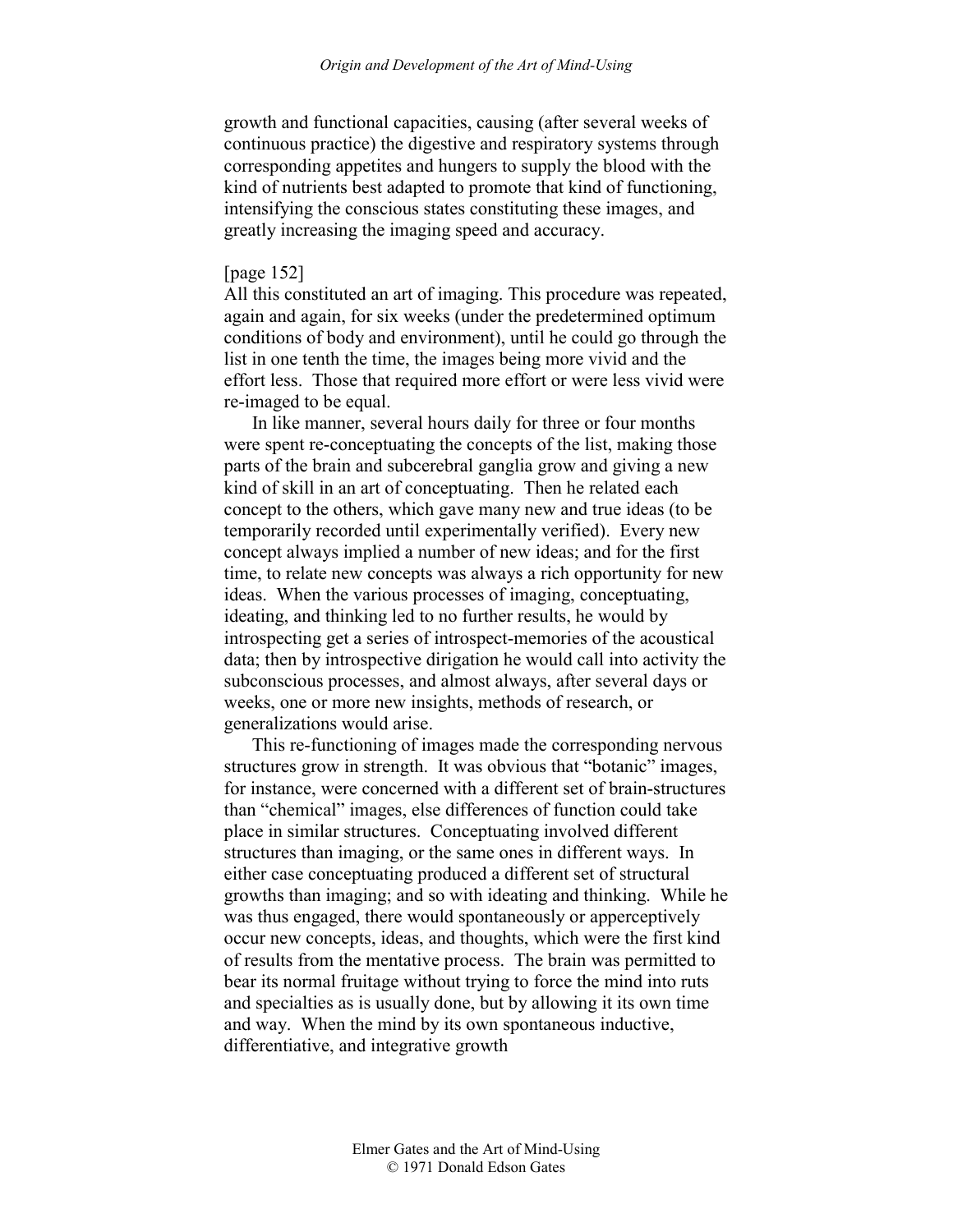## [page 153]

produced no more new ideas and thoughts, he then applied to the mentative data the deductive ratiocinative process. Many new ideas and thoughts resulted, but being deductive, only those were recorded in his synopsis that could be inductively verified.

Next he introspectively dirigated to those intellections relating to the subject, and after several days the subconscious processes produced various results, such as new concepts, ideas, thoughts, or methods of experimental investigation. Then he again applied deductive reasoning to each concept, idea, and thought. Many deductions resulted, to be verified by observation and experiment.

Carrying out this mentative process required constant *experimental investigation*. He went over the new ground experimentally and got many additional data; many new phenomena afforded new sensations, images, and concepts. Each new concept was then experimentally related to each one previously in the list, thus affording new ideas. This enlarged synopsis was again taken up in the same way to obtain more data, and so on.

This re-functioning of the conscious states constituting the psychologically classified data of the science was a wholly *new kind of intellective training*, and taken in connection with the memory-content that was re-functioned, it produced a psychologic dominancy of that psychotaxic group of conscious states in the mind as a whole, and a physiologic dominancy of the corresponding brain-structures and other bodily organs, creating a *mentative dominancy* of that science in that mind. This was the practical condition of creative and productive genius, during which the mind had superior powers along that line and made important discoveries and inventions. This is the modus operandi of genius, by which it is taken out of the haphazard modes of nature and systematized.

Gates found it extremely difficult to explain this art of discovery without many special technical terms that could be understood only from a systematic exposition learned with laboratory work.

The above example describes the first Level of the art of

## [page 154]

discovery; he used other Levels, not only intellectual ones but similar psychotaxes and re-functionings and dirigations and dominancies relating to the feelings and emotions (Uplifts, as he technically termed them), and to the voluntary functionings and efforts (Powers). In this way the capacities of genius, so frequently dormant, are scientifically augmented, developed, and utilized; instead of being hampered by false beliefs and wrong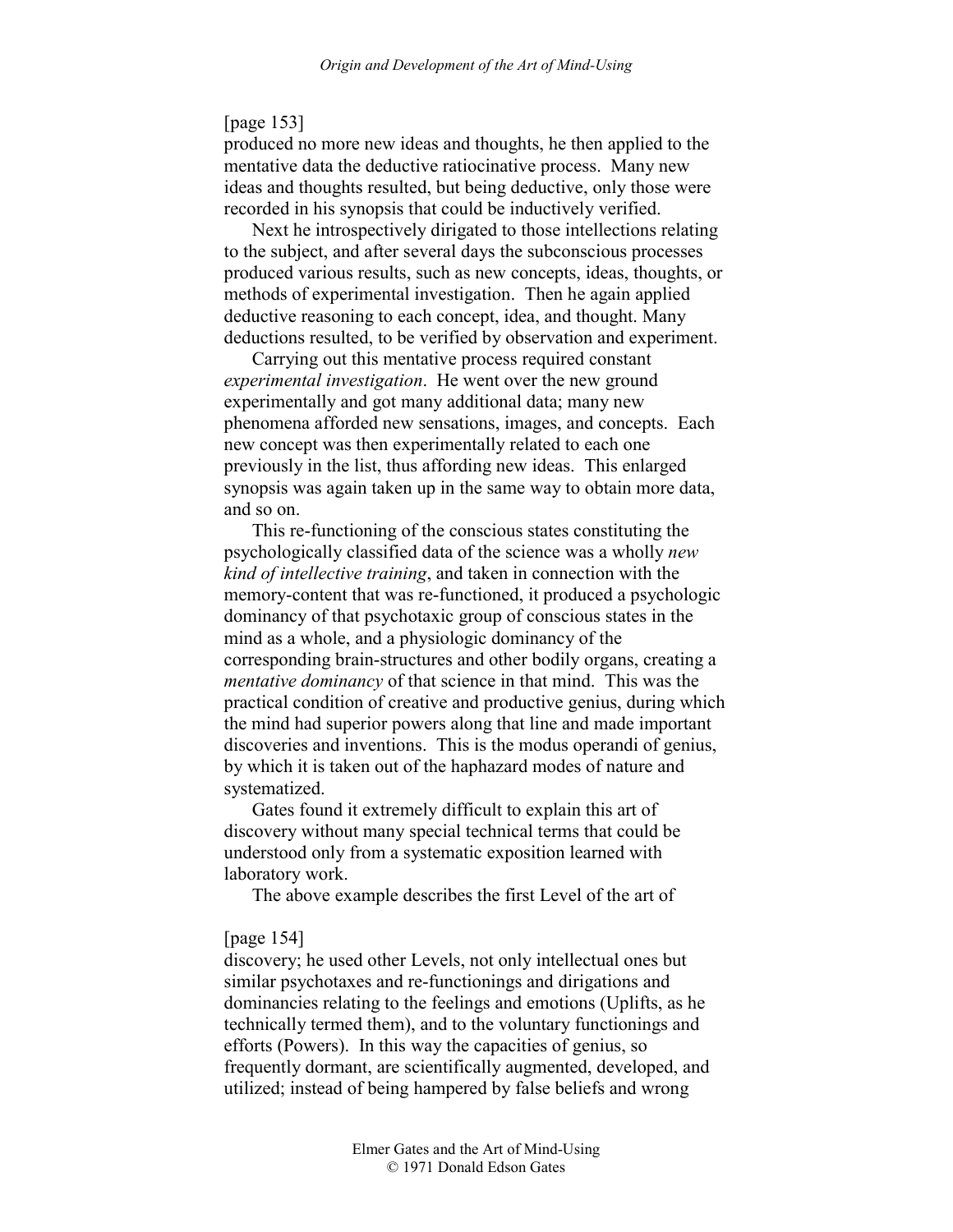methods, they are rendered effective by rational method and scientific knowledge and trained mental processes. In this way the mind of genius need no longer be one-sided and unbalanced, or pathologic by overworking one group of brain-organs, with disuse of others.

In every step of this art there is constant practical reference that mentation cannot be produced by the brain alone. Every moment of conscious activity is the product of the physical and psychological interaction of the individual with his total cosmic environment, Gates reiterated. Let the pupil understand it is the Cosmic Process that is doing the thinking, the understanding, the introspecting, the willing, during any given lesson or experimental work. In the whole history of the sciences Gates was unable to find a single instance of the discovery of scientific knowledge except as the result of the mental processes of those who made the discoveries. He was able to trace the genesis of every discovery and invention of his to the conscious or subconscious apperceptive elaboration of the mental content that he had acquired.

He found that these ideas were not necessarily true because they were new. They were modified by the accuracy of the data, and especially they were colored, interpreted, and vitiated by his theories and beliefs. This was his first insight that hypotheses and theories were not the best guides to experimental research. Instead, he found that an inductive study should be made of verifiable data. The truth of new ideas depends on accuracy of the mental data and normality of the mental process, and on letting new ideas accumulate without reference to proving or disproving anything. The subconscious processes, directed largely

# [page 155]

by predilection, simply differentiated and integrated in accordance with the nature of the mind whatever had been presented to them, and apperceptively elaborated conclusions that were generally apt to be a little more correct than original data but always colored and shaped by them.

He again began the study of a special subject by these methods, and found that false images, wrong concepts, and untrue ideas of outward things as well as inward processes were capable of wholly misleading the judgment, and that hypothesis and theory were not the right kind of mental content for invention and discovery. He therefore set to work again on this question of collecting data; he recorded no scientific datum unless personally verified by experiment, and classified his data psychotaxically. He firmly resolved, as far as was in his power, not to be misled by any false statements, unproved beliefs, theories or hypotheses. He was confronted with a task both "vast and difficult" but began the work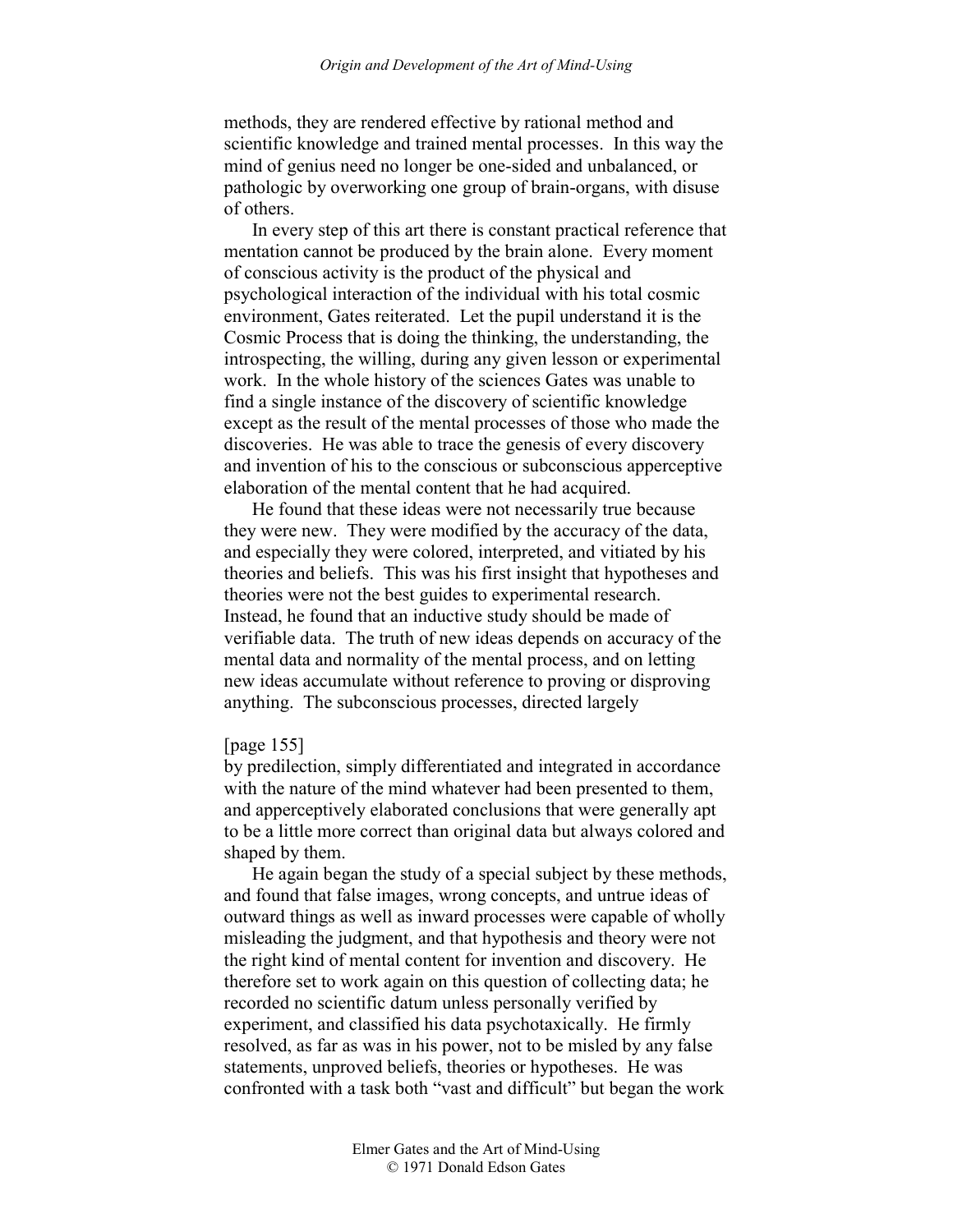of getting together not merely the axioms and "Eternal Truths" in the manner of Descartes but more particularly the demonstrable facts of several sciences, and to that work he never ceased to devote part of his time.

Having arranged a brief psychotaxis of his collected and verified data of several sciences—"most fragmentary and imperfect"—he applied the process of mentation and found a greater number of true results than before.

This practice led to the beginnings of his "askeotechnical" method of bringing successively into consciousness each datum in the list to systematically include in the re-functioning and introspective dirigation all the known data in taxonomic order, beginning with the simpler intellective integrants and proceeding toward the more complex, to avoid mixing the different degrees of generality in the same conscious process; that is, to finish imaging before taking up ideation, and so on.

But this systematic handling of each datum had a long antecedent in his early practices. It had been his custom to pick up, for instance, a book on physics (then called "natural philosophy"), and taking each fact by itself, try to discover interesting

#### [page 156]

new relations to each other fact in the entire book; and his laborious efforts had often been rewarded. Thus starting with some concept, he would in turn attempt to think out, reason out, or ideate out new relationships of this phenomenon, law, or force to each other one in the book—such as gravity to mechanical power, speed, sound, heat, radiant energy, and so on; and many new and true ideas resulted.

He would also apply each statement or principle to each one of the arts to see if it could improve any methods or tools, and his success was not only frequent but sometimes interesting and valuable. He would hold in mind an improvement needed by some art and look through a book on physics, reflecting inventively upon each statement, to see if he could devise the desired improvement, and often succeeded. He observed that this process made him quite familiar with physics, and gave an equable knowledge of, and interest in, all parts, and produced greater mental readiness and originality. But more particularly this practice led to combining the method of going reflectively through books with other steps in systematic intellection, such as re-imaging the images.

When he concluded that he had achieved the beginning of a systematic formulation of an art of using the mind, he was so filled with the joy of discovery that his enthusiasm almost constantly led to over-work, and several times he nearly broke down through not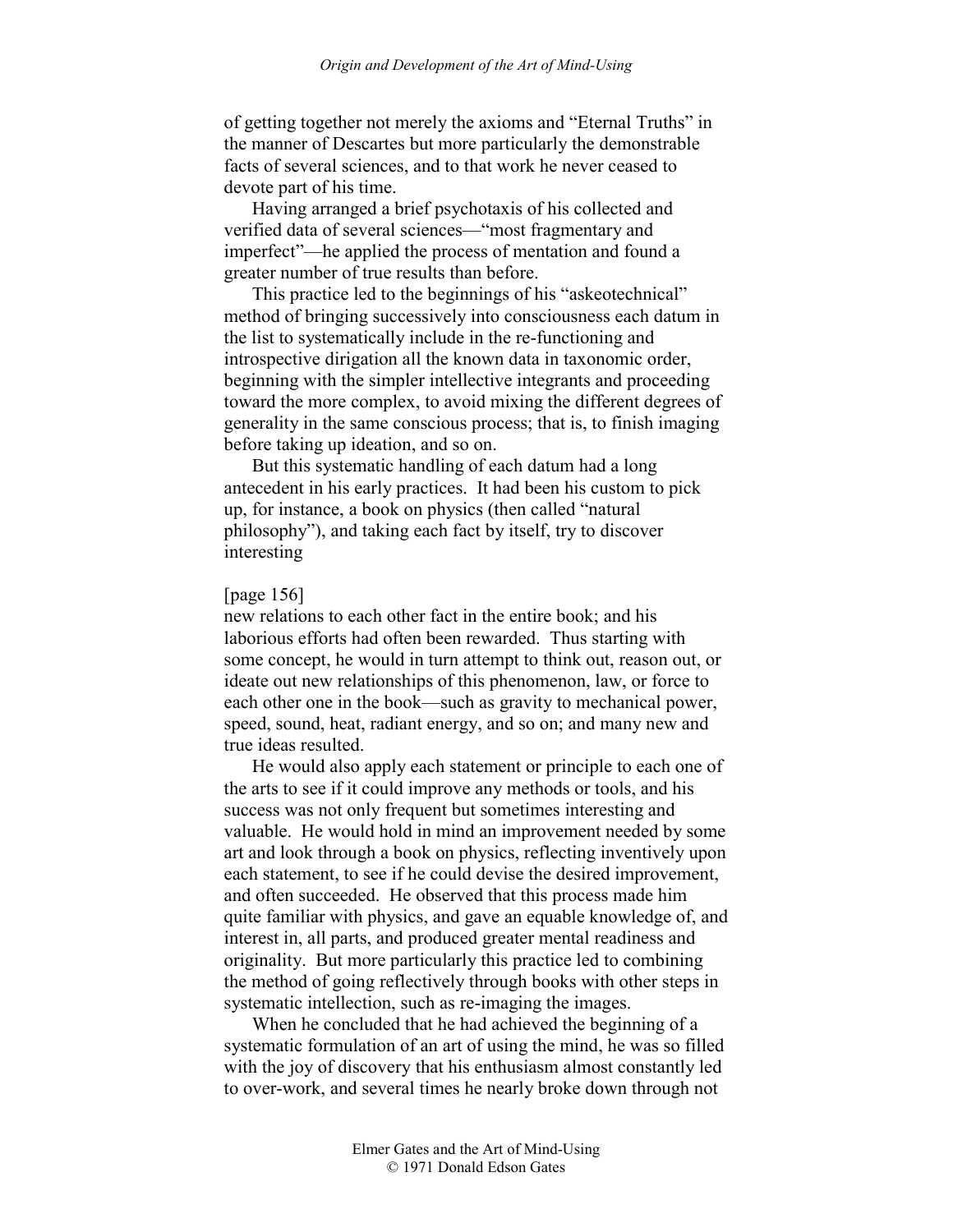heeding hygiene and physiology and his own psychologic teachings. He would not take sufficient time to eat meals properly and would often forget them, would sleep only a few hours, and was twice threatened with dyspepsia. But he soon learned that he could get along more rapidly by obeying the laws of health, which is one of the unavoidable rules of a successful Mind Art.

He summed up a practical synthesis to more effectively practice the art of mind-using. He saw that his earlier insights were now justified by results. He so arranged his laboratory that interruptions and disturbances were practically eliminated. By special devices he supplied his study with purer water and air

# [page 157]

than otherwise, and provided himself with a larger variety of agreeable-tasting foods than usual and masticated them better. When the maximum day's work did not consume all his surplus energy—which was seldom—he would make up the deficiency with exercises. He avoided strains, kept fully rested and recuperated (except at the few periods of overwork), and always stopped work at the onset of the first prodromata of fatigue, went to bed and was generally asleep soon after sundown and was up at work at sunrise. Always as soon as he had taken up a new kind of work, he sought to establish periodicity of habit by doing it at the same time each day; and in order to follow the ontogenetic periods of development as closely as possible, he would, if practicable, take up those studies and work for which his mind at that time had the greatest interest and predilection. He took exercises for the development of a normal anatomy, especially an erect spine (he frequently curled up like an interrogation point), and for full lung capacity and breathing. He succeeded in acquiring that degree of periodic habit of quiescence which enabled him to inaugurate the new methods and technique of introspection; and he opened up several new lines of psychologic research. He discovered other psychological illusions than sensory, and a method of training to get rid of them. He discovered a training to prevent, quite largely, the misleading influences of suggestion. Out of these results, combined in various ways and orders of succession, he formulated the incipient Mind Art, constituting the first stage in its discovery and development.

He did not then know about the work of Wilhelm Wundt and his followers in psychology. This work would have been of great interest but might, he later considered, have diverted his mind from its own lines of originality. In re-traveling the paths of others there is not so much likelihood of discovering as when the mind strikes out in entirely new directions.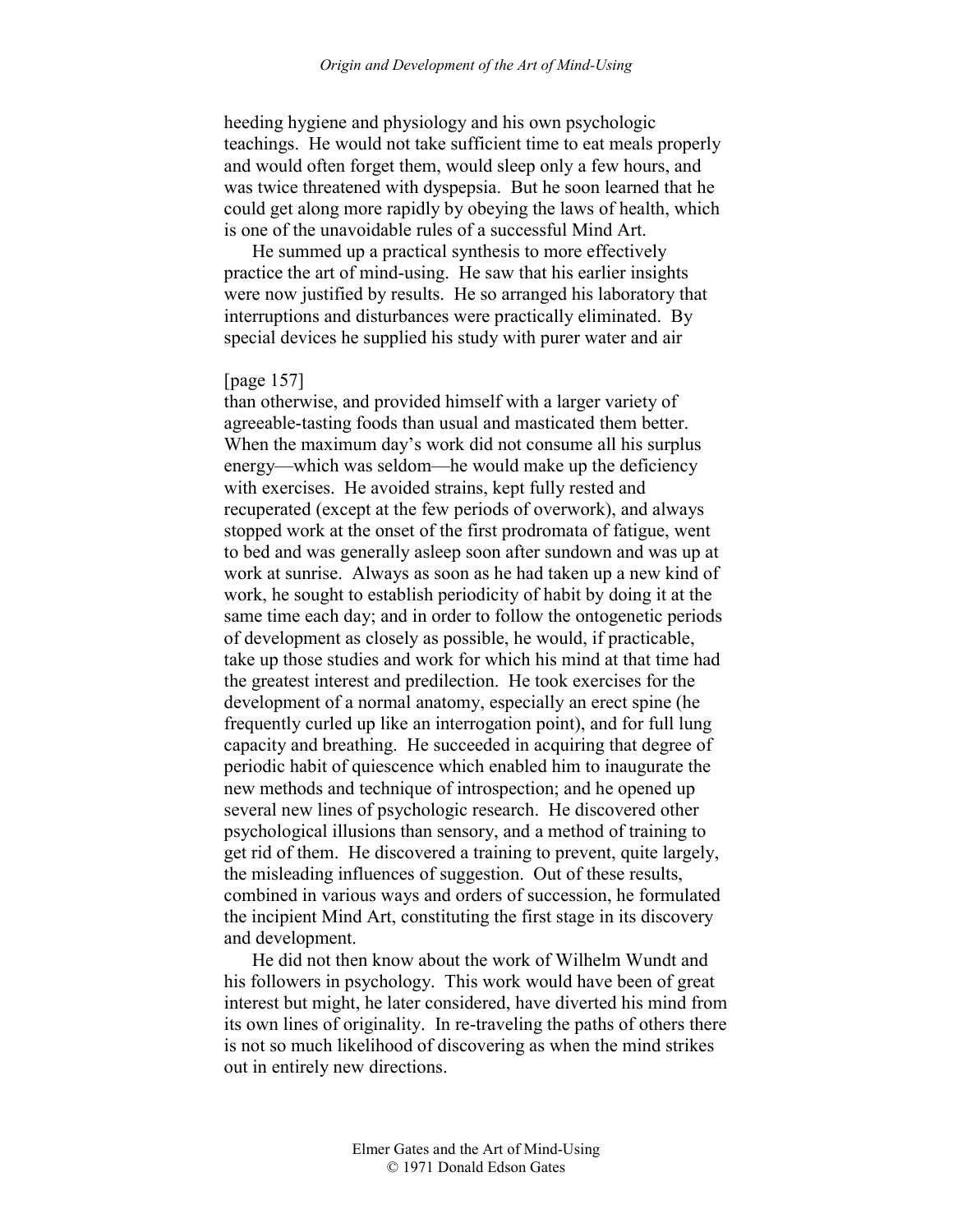Gates had before him at that time the definite and inexorable purpose to evolve out of the results of modern science, and his more special researches, a scientific art of mind-using. Encouraged by his decisive steps, he resolved still more fully to

### [page 158]

apply his new methods: to attain the conditions of efficient mental action, to collect a larger amount of reliable data, and to practice periodically the psychotaxic enregistration, re-functioning, dirigation, and introspection of the mental activities, during physiologic rest and psychologic quiescence, by which the mind makes discoveries and inventions, does creative work, and learns.

These results caused him to rewrite his whole record of experimental researches. He reclassified cognitive psychologic phenomena into six great classes growing out of the three factors that may be experimentally varied: environment, body, and mental activities. There were no other factors then known to him. These six classes were three sciences of Biologic-Psychology, in which the environmental and bodily factors are varied to find the effect upon the mental factor: Comparative, Subjective, and Social; and three sciences of Psycho-Biology, in which the mental factor is varied to find the effect upon environment and body; Comparative, Subjective (varying the introspectively known mental activities), and Social (varying the group mentation of social aggregates).

This classification, which was retained for many years, emphasized his new distinction that mind-activity creates organic structure and that body and environment causatively affect the mind; it clearly drew the lines between comparative, subjective, and sociologic psychology, and made a more systematic and comprehensive experimental method possible. The classification led to a more definite experimental sociology, varying the social anatomy of groups of creatures (like taking away the workers in an ant colony or supplying them with slaves). He studied the effect of environment, mentation, introspection, and social phenomena upon each other.

The mentative art was applied to itself with results as described. One result was the useful classification into two great branches: the art of embodying more mind and the art of most efficiently using the mind. Mind-embodiment consisted in brainbuilding, education in special knowledges, and moral training. Mind-using, by which the individual conserves organic energy

#### [page 159]

and correctly functionates each of his mental capacities for the discovery of truth, consisted in conscious originative mentation, subconscious mentation, cooperative mentation, and research.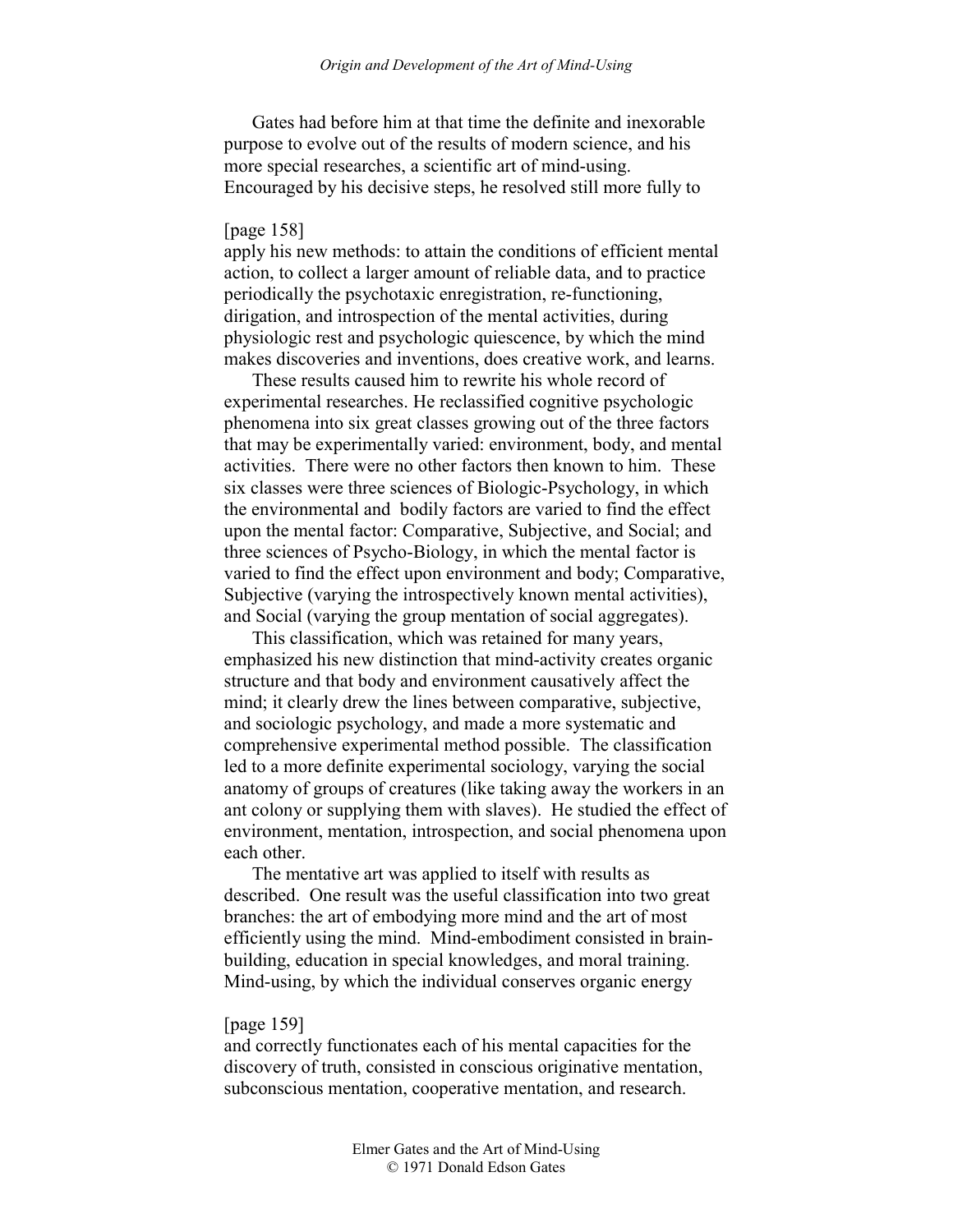Under this classificatory insight Gates perfected brain-building as a general process for embodying a comprehensive and harmoniously developed mind, as distinguished from that special technical training for some vocation. He developed more fully the methods of emotional and moral training, and arrived at successful and specific methods for curing immoralities and criminal tendencies. He clearly learned the different technique for subconscious as compared to conscious mentation. He saw that cooperative mentation was different from research that consists in a number of persons working together on a problem: that a number of minds could be organically and psychologically interactive and new ideative results of any one could be constantly unified by the mentative data process to be immediately available to others. He also obtained his first insight into a true psychologic language, each etymon or vocable of which represented a distinct psychologic element in the taxonomic scheme of mentative data, and in which each etymon is carried orthographically throughout all integrations of that element.

He applied the Mind Art to invention in many industrial and esthetic lines, with results of great interest to psychology and the Mind Art. Invention was always a recreation and somewhat of a passion. He enjoyed making mechanical contrivances in inventive problems in much the same way as many enjoy athletic or other sports. But primarily, invention was an inductive and concrete illustration of the Mind Art. It was easy to determine the state of the art in any limited industrial domain, and having become familiar with its technical knowledge, to determine when progress had been made by any invention. By keeping an hourly record of every step and datum of the inventive process he could show what kind of data was most useful and what use to make of the different kinds and so on. He considered it far more important "to discover how to train 100 successful inventors than to make 100 or 1000 inventions."

#### [page 160]

He applied the Mind Art to the sciences with results of value to them; but vastly more important, he was thus taught the art of using the mind.

He realized that one phase of work naturally arising out of the art of discovery was the establishment of an institution devoted solely to original research for the avowed purpose of discovering truth for its own sake and of disseminating and teaching it. Such an institution would require a body of mentators trained in the Mind Art, and another department to test practically and apply inventively the discoveries to practical life. "This institutional work in connection with the sciences will represent the concrete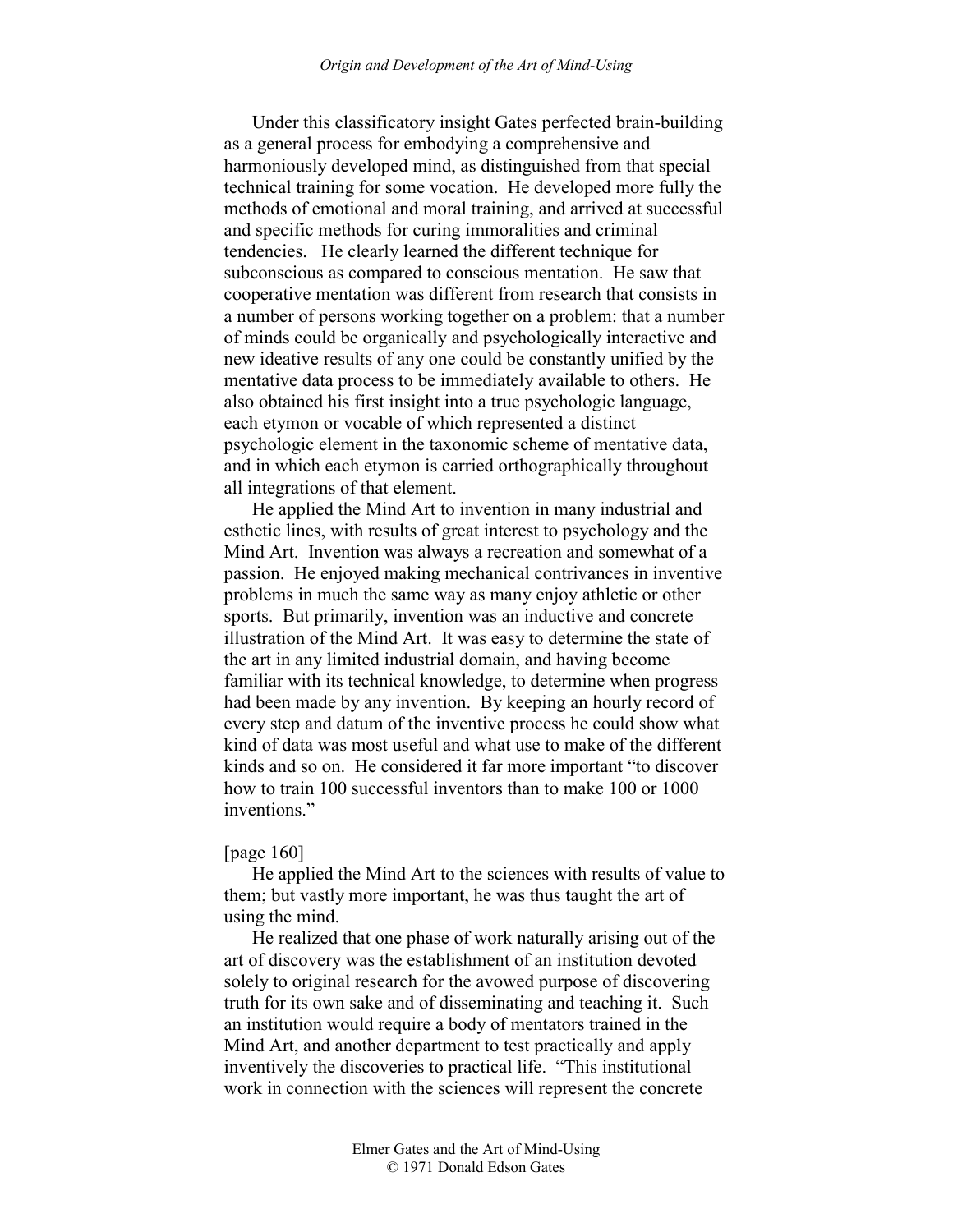result of my studies"—so he said then, and he never gave up this goal.

From its first inception his insight led him to collect all the facts bearing on the Mind Art. However, he always thought of it as a *comparative* mind-art: that there was an art adaptable to each species of living thing. This insight kept him from many a wrong conception, he was sure.

Early in life he saw that new methods of psychologic research were needed. The study of the phenomena of mind had not reached the stage of either successful generalization or synthesis. Psychology was still busy accumulating facts and deducing laws between the relations usually called physiological and mental. Every additional discovery seemed to add to the almost inextricable complexity of the structure and function of the central nervous system.

Some of his most important new methods of psychologic research he summarized as follows:

1. The general method by which he studied introspective psychology, or experimental introspection; the study of the action of mind upon mind. Experimental scientific method had not been applied to introspection. Two special methods were involved:

The first method was the experimental study of the action of any part or function of the mind upon any other part, and the noting introspectively of the mutual conscious modifications of

### [page 161]

one conscious state upon another simultaneous, preceding, or succeeding state. This method, which he called *Auturgic Psycholog*y, is an experimental study of mind upon itself; it was most fruitful, leading to the mentative art.

The second method was the study of the total knowledgecontent of the mind by recording all the experiences—intellective, emotive, volitional—that an individual can remember, and to make a classified record of all memory-acquisitions as fast as attained. This chronological record of growth of that person's experience will give the relation between knowledge-content and bodily and environmental conditions and social connections, and study its fluctuations under different dietetic, emotional, environmental, seasonal, diurnal, and introspective conditions. A comparative study of different individuals is needed in this important realm. A mind consists in its memories; to study part is like studying one limb of a tree or one leg of an animal. To study detached fragments of the mind, as hitherto, is much like studying fragments of some extinct animal: they may be reconstructed into a semblance of the living creature, but the paleontologist is successful solely because he has previously studied animals as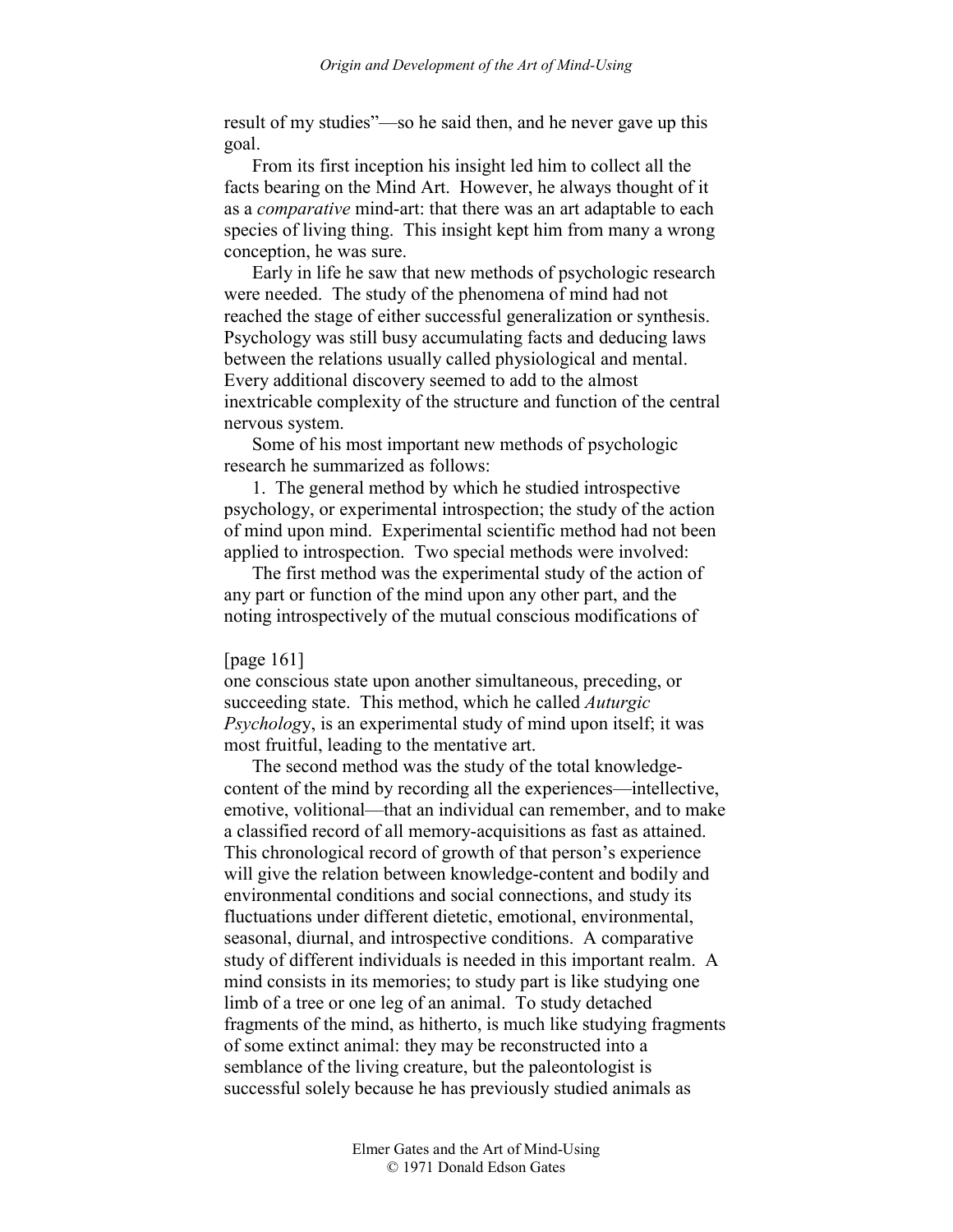wholes. This method for the first time takes the total content of the mind as the whole that is to be studied; it makes a synoptic record of all memories a person has acquired and compares it with subsequent records made under different conditions; and that person introspectively notices the changes either in his total content or in his knowledge-content of any taxonomic group under different conditions.

2. The general method by which he studied the action of the mind on body and environment, which consisted in artificially or voluntarily varying the mind-activities of an organism or group to determine the physical changes resulting from each kind of mental activity. It consisted in the three special methods of Psychological Biology:

His psycho-bionomical method (of organism and brainbuilding) determined the effects of mental action on the physical organism; for example, in training a definite mental process in

### [page 162]

one animal and not in another in order to discover whether this difference in mental activity produced a corresponding structural difference.

His psycho-physiconomical method studied the action of the mind on the environment; for instance, of heat waves, electric waves, and chemical emanations given off by the body during mentative effort; the structural changes effected by organisms on their environment; and the action of the mind on other minds.

His psycho-socionomical method varied the mental activities (by training) of social groups of creatures to see how it affected their social structures. In addition, there was the dirigational method, which limited the attention to the conscious states that might arise from the objective and subjective stimuli that originated in any selected bodily part, and held the attention to the feelings in that part until the part was functionally augmented. Also, the quiescence method inhibited spontaneities until reposeful rest occurred and vasomotor equilibrium was established.

3. The general method by which he studied the action of environment and body on mind, which consisted in artificially varying one condition at a time (animate and inanimate) to determine modifications of mental activity arising. Its three special methods of Biologic Psychology were:

His bio-psychonomical method varied the organic structures to determine the relation between each kind and the mental activity; for instance, by means of selective propagation he rapidly evolved or retrogressed lower organisms and noted what mental activities appeared or disappeared with changes in structures.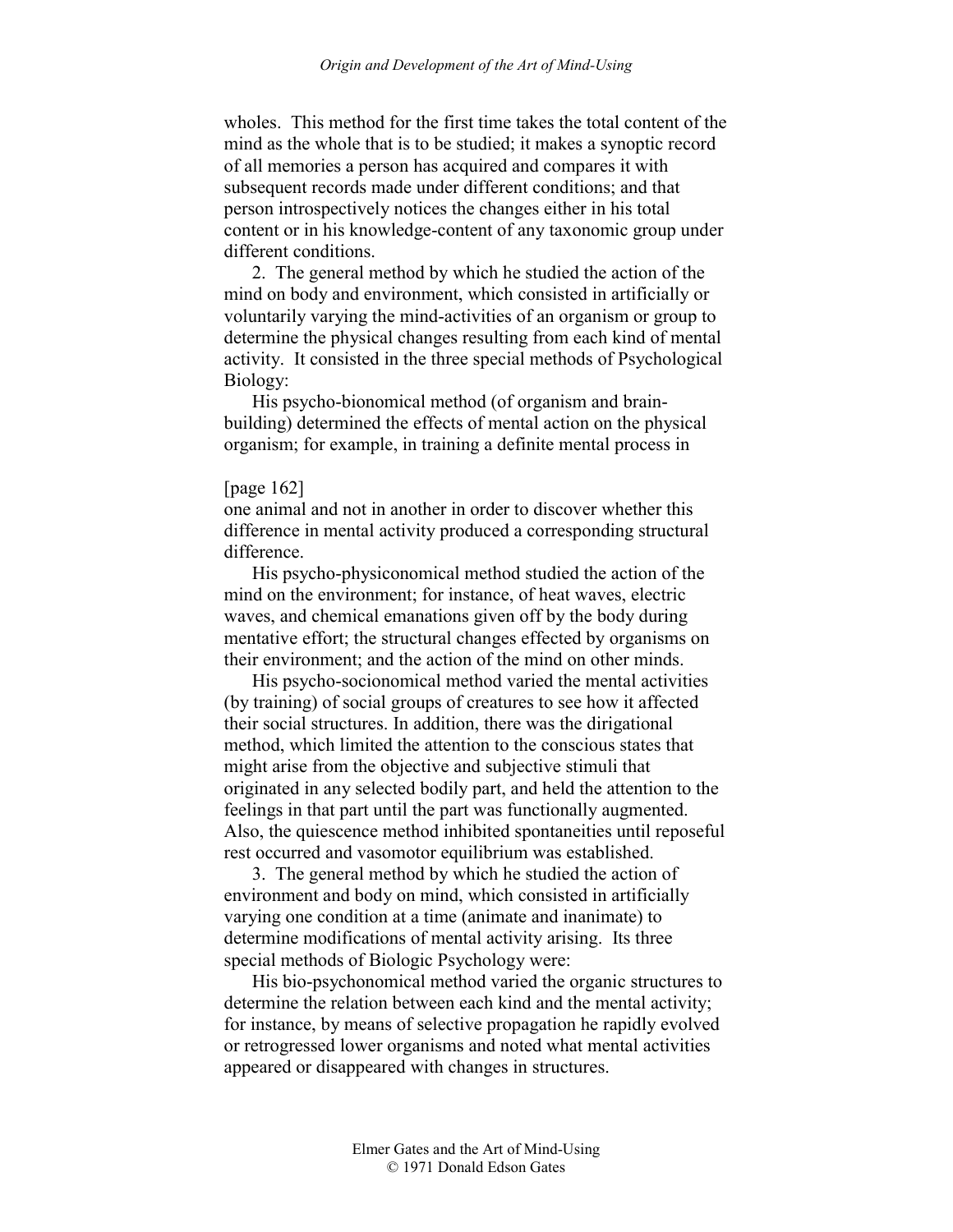His physico-psychonomical method altered the environmental conditions one at a time to determine the effect upon each mental function as measured by its products or as known introspectively. This method assumed great importance, because every environmental condition modified every mental process.

His socio-psychonomical method varied the anatomy of a social group to determine the concomitant changes in mentative or social activities.

#### [page 163]

In addition, he studied the effects of bodily postures and gestures upon mentation.

4. The Mind Art method by which he studied the different conditions—introspective, body, and environment—under which the art produced the best results. By this method was studied the mind-process in relation to its utilitarian value as modified by all conditions that might affect it. Many special methods were used, such as researches into the best method, technique, and condition for applying the art of mentation to mind-embodiment and general education, into discovery and invention, into the diagnosis and cure of disease, into social affairs, into cooperative mentation. These lines of research revealed the true nature of mind from the practical standpoint: the investigator got acquainted with his own mind.

5. The general method by which he studied the sciences and arts as the most notable products of the mind. This method involved mastery of a science or art by the new methods, to examine that *kind* of mental content and to study that *mode* of mentation, and thus to normalize the mind by giving it true content, so as to discover the nature of valid (alethic) mental processes.

The Mind Art itself was discovered to be a new method, and a most important one, of psychologic research.

This Mind Art, reformulated and more fully vitalized, but still crude as compared with later developments, was again applied to his own mind by Elmer Gates, for the further development of scientific method. Taking his new psychology as guide, he began again to collect and arrange data from all available sources, literature, the minds of thinkers, his records. He revalidated and classified them into a psychotaxic synopsis, and applied mentative methods to them and to himself. He attained greater mental capacity and originality, and progressed rapidly, and as he stressed, "never tried to do anything else."

It was not so much what he had accomplished that gave confidence in the mentative art as what he foresaw in future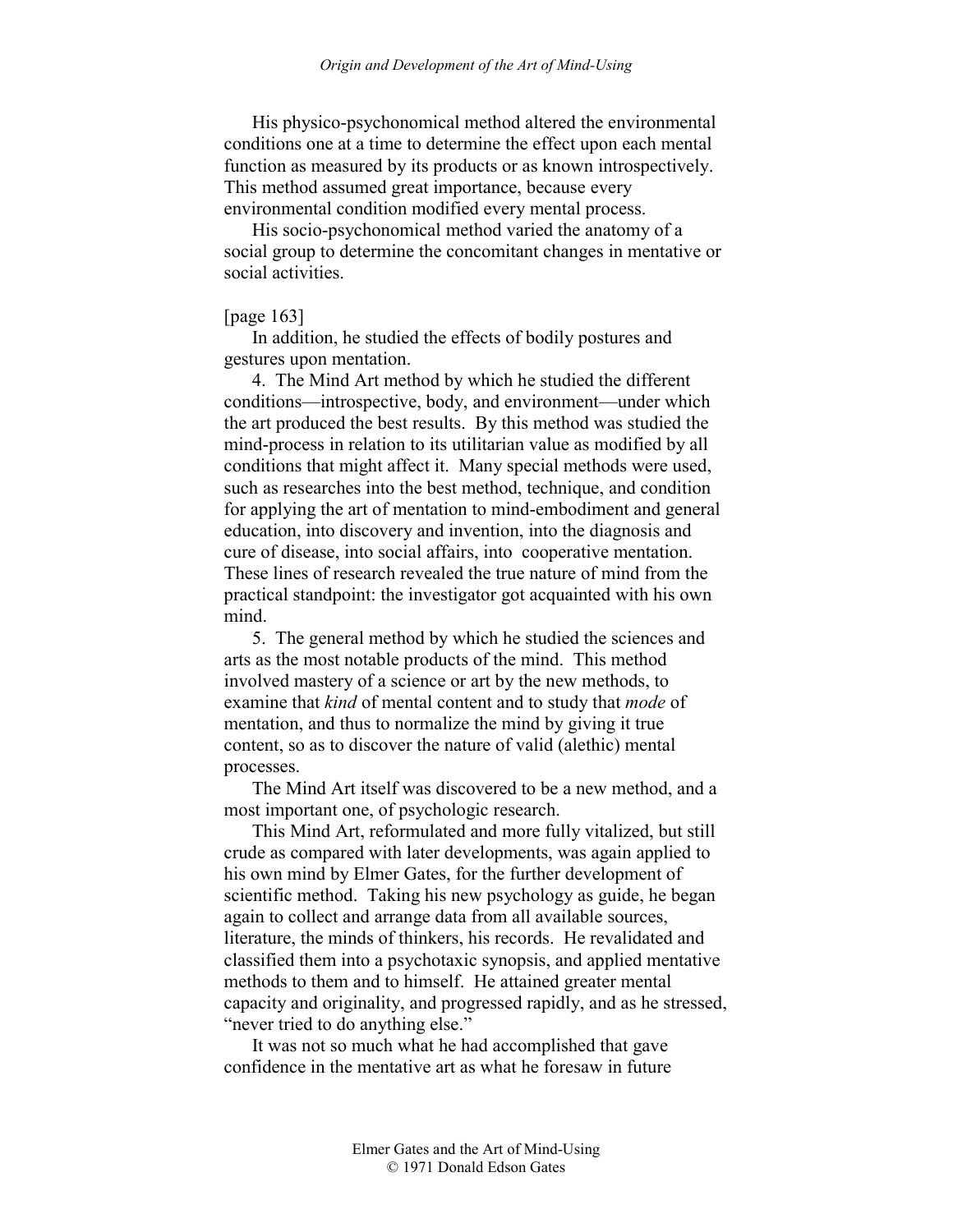scientific investigations in the art, especially by others. He realized fully

# [page 164]

that he had merely opened the door to a new field of investigation. It gave him great satisfaction that he had found the method that must eventually lead to the solution of the question "What is truth?" provided an answer is possible; namely, that the mind must solve it by a study of itself and the Cosmos according to the principles of an ever-improving art of mind-using. He quoted from his early study of Emerson: "Then in a moment and unannounced, the truth appears.... But the oracle comes because we had previously laid siege to the shrine." Gates said, "To attain unto the desired revelation, there is a shrine to which the mind must 'lay siege,'and that shrine is THE MIND, and within that shrine is an ORACLE greater than the one at Delphi; namely, CONSCIOUSNESS *per se*."

These great steps placed the art of mentation, and especially its art of discovery, on a practical basis, seemingly needing only the further refinements inherent in their methods, which were to be well tested by the forthcoming fourteen years of laboratory work. But Gates felt there was still something greater to be discovered, some deeper truth, as indicated by this diary entry of 1892:

"If the scientific problems of the times were all solved and realized, would there not still be a great want and expectation? Mankind expects some great and dawning revelation and actuality—some entrance into higher possibility. I desire some greater truth than usually revealed, with greater power to attract and convince, and should relate more positively to the needs and aspirations and hourly uses of mankind. If I teach the all-important physiological laws and mental maxims and other great matters I will have to wait for a slow and uncertain hearing and will not get my eager audience. Now I want some great incentive beyond all others. Is it the aerial machine? Inventions or the secret of making them, or the practical art of originality? Shall I teach the people and publish the results of their receptivity that stand scientific demonstration? The commonplace is what nature is to most: it has ceased to be wonderful and exciting. They do not know how surpassingly great are the phenomena to

#### [page 165]

be seen at any time, how wonderful is the inner world at all times accessible to them.

"O let me think the thoughts that thunder down the ages, peal after peal, reverberating from race to race; let me do this glorious thing, but O how much better to let me teach people how to attain